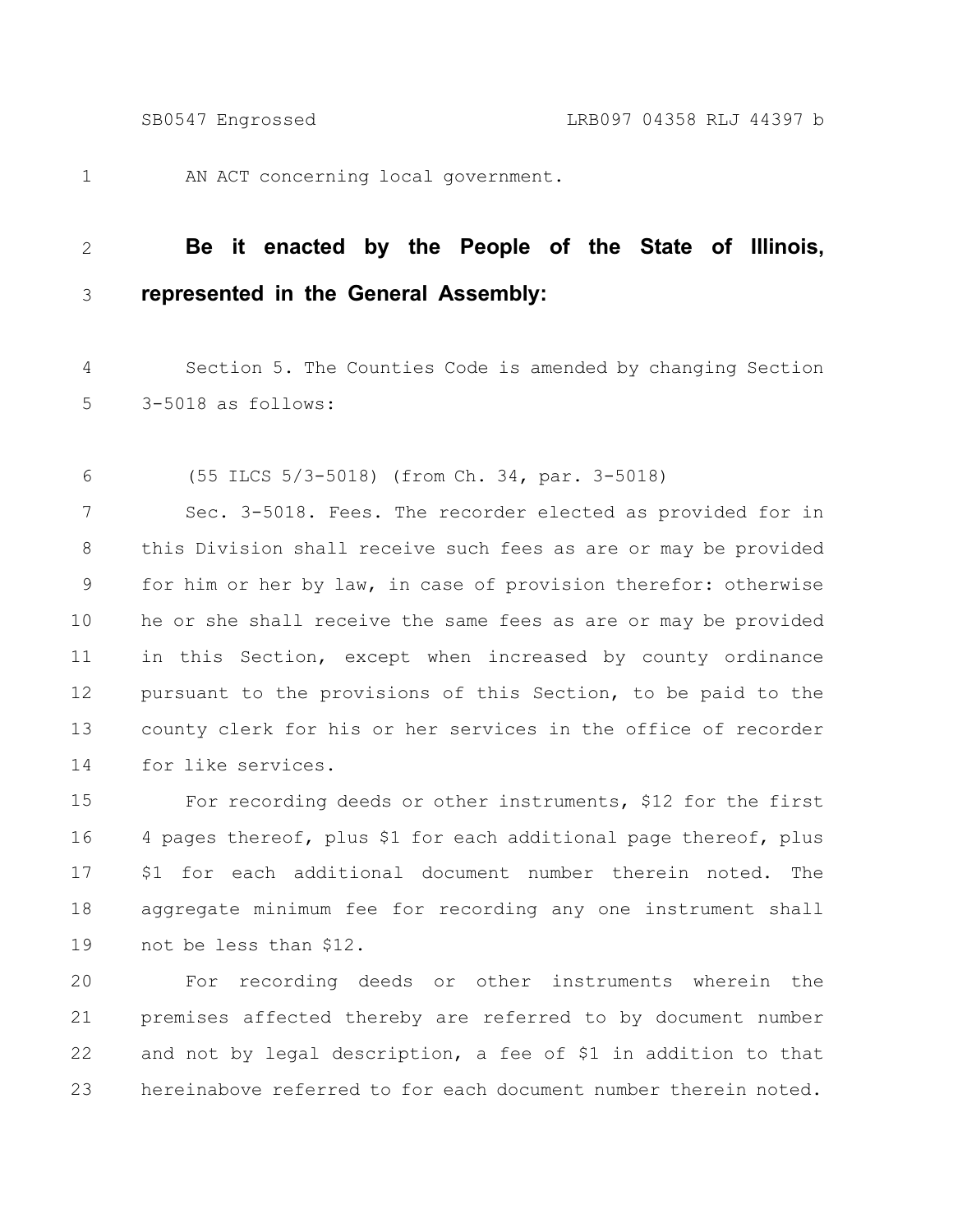SB0547 Engrossed - 2 - LRB097 04358 RLJ 44397 b

For recording assignments of mortgages, leases or liens, \$12 for the first 4 pages thereof, plus \$1 for each additional page thereof. However, except for leases and liens pertaining to oil, gas and other minerals, whenever a mortgage, lease or lien assignment assigns more than one mortgage, lease or lien document, a \$7 fee shall be charged for the recording of each such mortgage, lease or lien document after the first one. 1 2 3 4 5 6 7

For recording maps or plats of additions or subdivisions approved by the county or municipality (including the spreading of the same of record in map case or other proper books) or plats of condominiums, \$50 for the first page, plus \$1 for each additional page thereof except that in the case of recording a single page, legal size  $8 \frac{1}{2} \times 14$ , plat of survey in which there are no more than two lots or parcels of land, the fee shall be \$12. In each county where such maps or plats are to be recorded, the recorder may require the same to be accompanied by such number of exact, true and legible copies thereof as the recorder deems necessary for the efficient conduct and operation of his or her office. 8 9 10 11 12 13 14 15 16 17 18 19

For non-certified copies of records, an amount not to exceed one-half of the amount provided in this Section for certified copies, according to a standard scale of fees, established by county ordinance and made public. The provisions of this paragraph shall not be applicable to any person or entity who obtains non-certified copies of records in the following manner: (i) in bulk for all documents recorded on any 20 21 22 23 24 25 26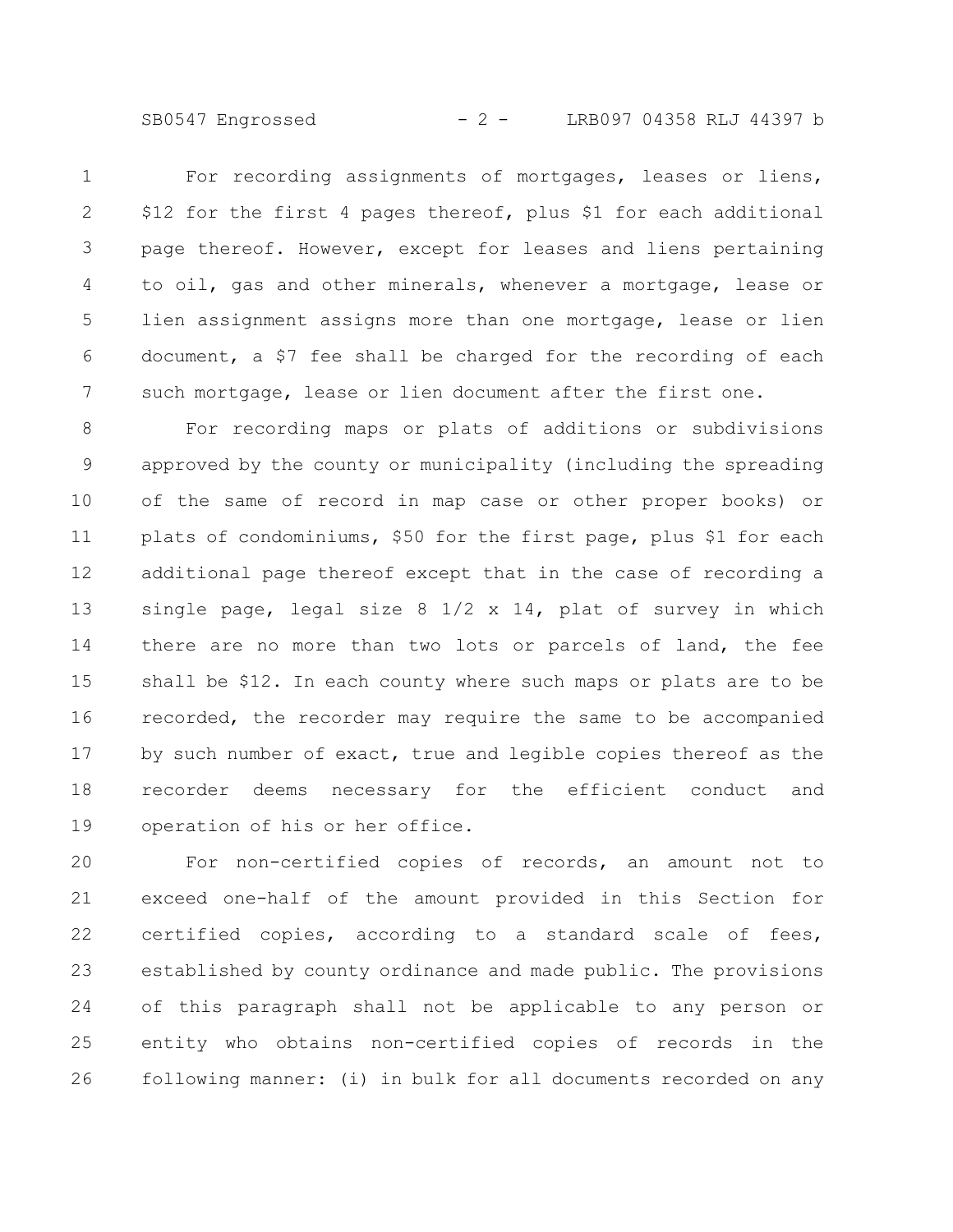SB0547 Engrossed - 3 - LRB097 04358 RLJ 44397 b

given day in an electronic or paper format for a negotiated amount less than the amount provided for in this paragraph for non-certified copies, (ii) under a contractual relationship with the recorder for a negotiated amount less than the amount provided for in this paragraph for non-certified copies, or (iii) by means of Internet access pursuant to Section 5-1106.1. 1 2 3 4 5 6 7

For certified copies of records, the same fees as for recording, but in no case shall the fee for a certified copy of a map or plat of an addition, subdivision or otherwise exceed \$10. 8 9 10 11

Each certificate of such recorder of the recording of the deed or other writing and of the date of recording the same signed by such recorder, shall be sufficient evidence of the recording thereof, and such certificate including the indexing of record, shall be furnished upon the payment of the fee for recording the instrument, and no additional fee shall be allowed for the certificate or indexing. 12 13 14 15 16 17 18

The recorder shall charge an additional fee, in an amount equal to the fee otherwise provided by law, for recording a document (other than a document filed under the Plat Act or the Uniform Commercial Code) that does not conform to the following standards: 19 20 21 22 23

(1) The document shall consist of one or more individual sheets measuring 8.5 inches by 11 inches, not permanently bound and not a continuous form. Graphic 24 25 26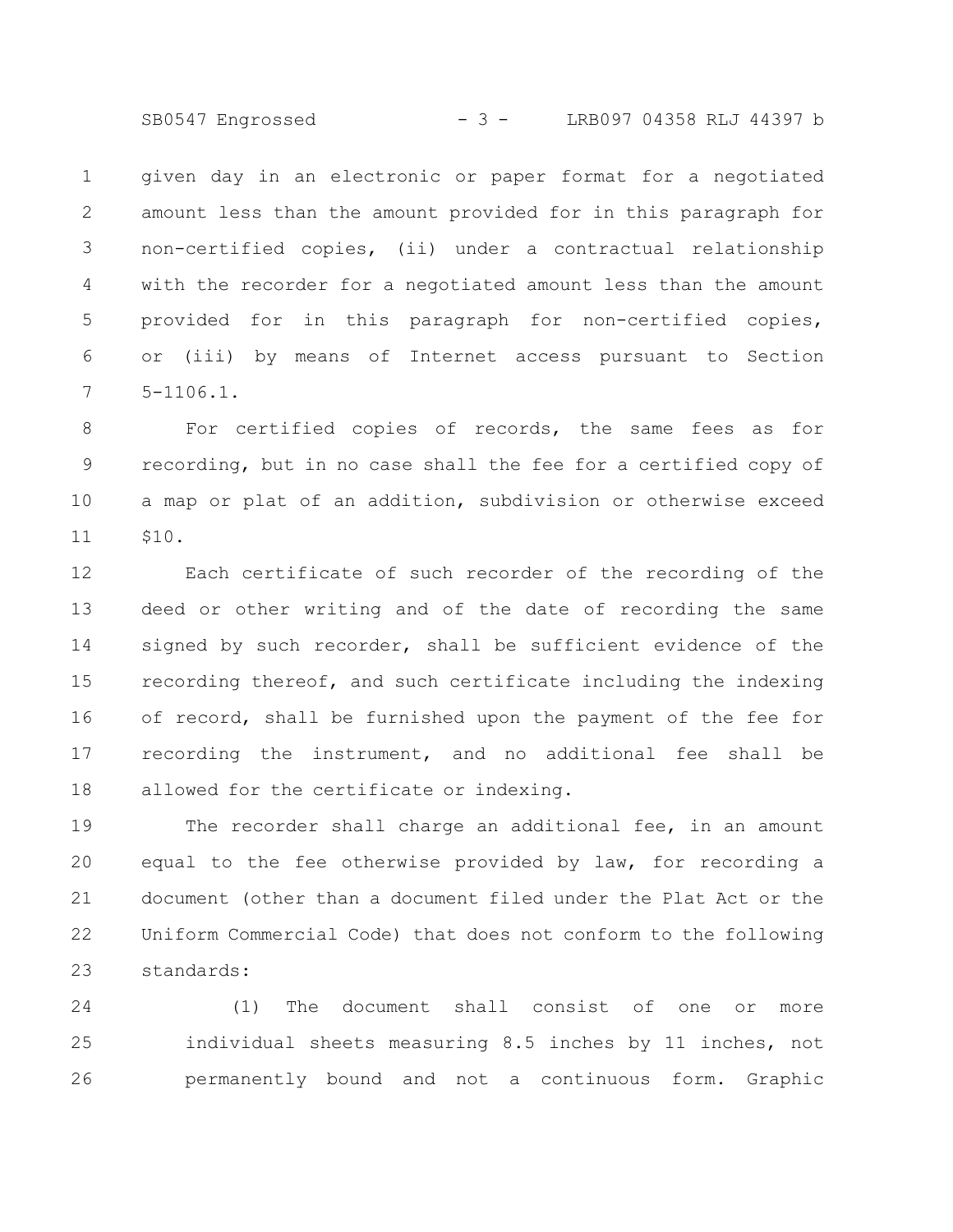SB0547 Engrossed - 4 - LRB097 04358 RLJ 44397 b

displays accompanying a document to be recorded that measure up to 11 inches by 17 inches shall be recorded without charging an additional fee. 1 2 3

(2) The document shall be legibly printed in black ink, by hand, type, or computer. Signatures and dates may be in contrasting colors if they will reproduce clearly. 4 5 6

(3) The document shall be on white paper of not less than 20-pound weight and shall have a clean margin of at least one-half inch on the top, the bottom, and each side. Margins may be used for non-essential notations that will not affect the validity of the document, including but not limited to form numbers, page numbers, and customer notations. 7 8 9 10 11 12 13

(4) The first page of the document shall contain a blank space, measuring at least 3 inches by 5 inches, from the upper right corner. 14 15 16

(5) The document shall not have any attachment stapled or otherwise affixed to any page. 17 18

A document that does not conform to these standards shall not be recorded except upon payment of the additional fee required under this paragraph. This paragraph, as amended by this amendatory Act of 1995, applies only to documents dated after the effective date of this amendatory Act of 1995. 19 20 21 22 23

The county board of any county may provide for an additional charge of \$3 for filing every instrument, paper, or notice for record, (1) in order to defray the cost of 24 25 26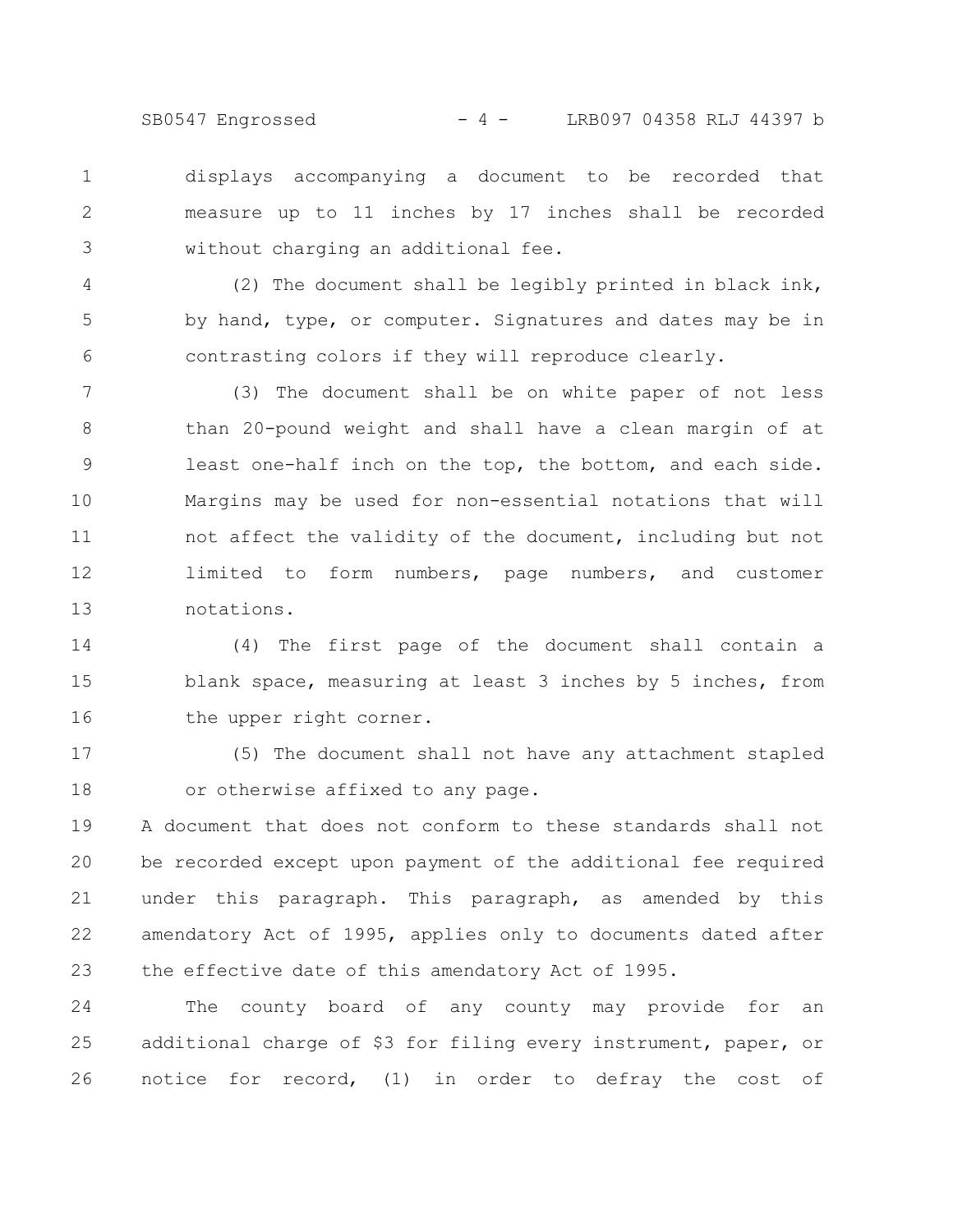SB0547 Engrossed - 5 - LRB097 04358 RLJ 44397 b

converting the county recorder's document storage system to computers or micrographics and (2) in order to defray the cost of providing access to records through the global information system known as the Internet. 1 2 3 4

A special fund shall be set up by the treasurer of the county and such funds collected pursuant to Public Act 83-1321 shall be used (1) for a document storage system to provide the equipment, materials and necessary expenses incurred to help defray the costs of implementing and maintaining such a document records system and (2) for a system to provide electronic access to those records. 5 6 7 8 9 10 11

The county board of any county that provides and maintains a countywide map through a Geographic Information System (GIS) may provide for an additional charge of \$3 for filing every instrument, paper, or notice for record (1) in order to defray the cost of implementing or maintaining the county's Geographic Information System and (2) in order to defray the cost of providing electronic or automated access to the county's Geographic Information System or property records. Of that amount, \$2 must be deposited into a special fund set up by the treasurer of the county, and any moneys collected pursuant to this amendatory Act of the 91st General Assembly and deposited into that fund must be used solely for the equipment, materials, and necessary expenses incurred in implementing and maintaining a Geographic Information System and in order to defray the cost of providing electronic access to the county's 12 13 14 15 16 17 18 19 20 21 22 23 24 25 26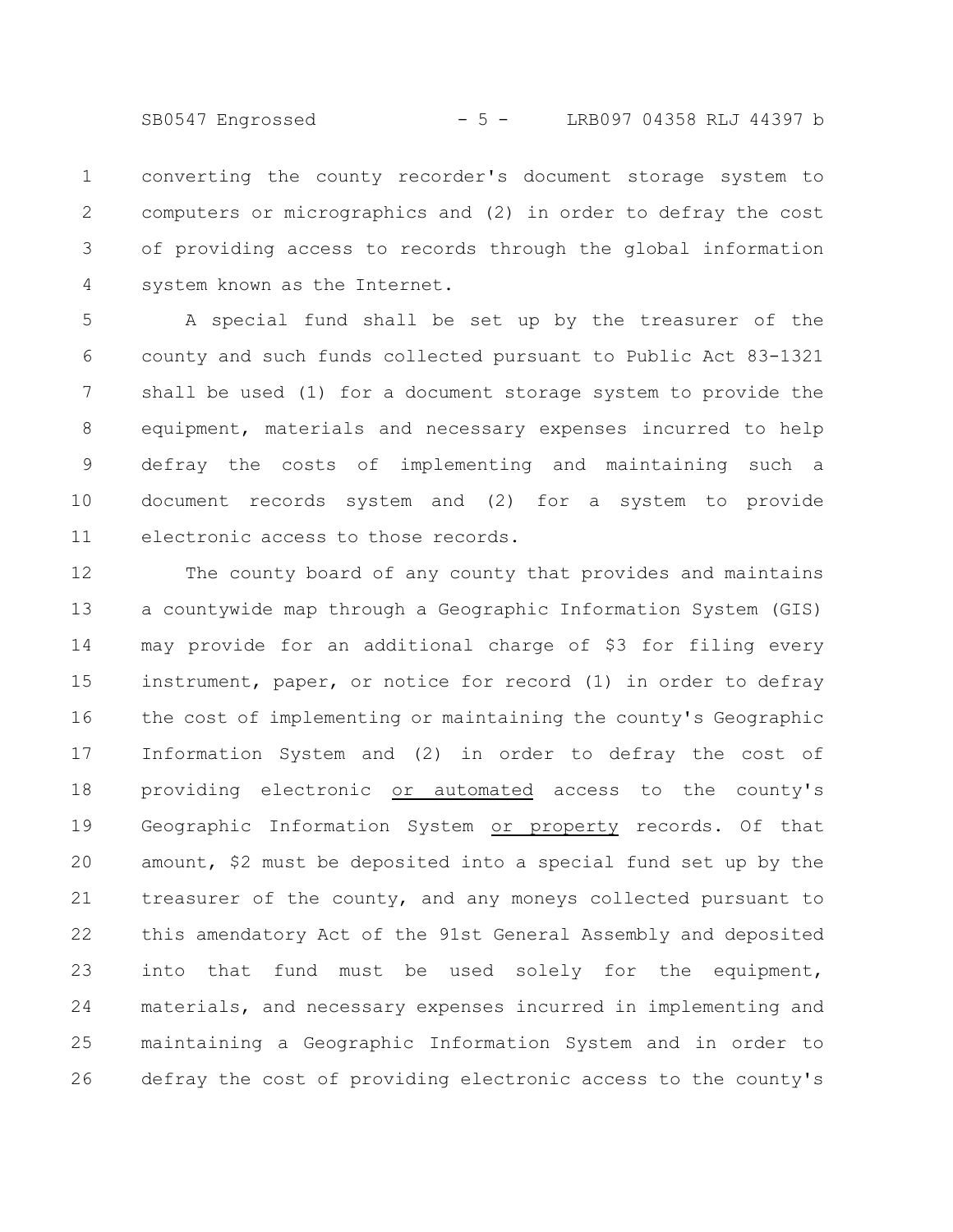SB0547 Engrossed - 6 - LRB097 04358 RLJ 44397 b

Geographic Information System records. The remaining \$1 must be deposited into the recorder's special funds created under Section 3-5005.4. The recorder may, in his or her discretion, use moneys in the funds created under Section 3-5005.4 to defray the cost of implementing or maintaining the county's Geographic Information System and to defray the cost of providing electronic access to the county's Geographic Information System records. 1 2 3 4 5 6 7 8

The recorder shall collect a \$10 Rental Housing Support Program State surcharge for the recordation of any real estate-related document. Payment of the Rental Housing Support Program State surcharge shall be evidenced by a receipt that shall be marked upon or otherwise affixed to the real estate-related document by the recorder. The form of this receipt shall be prescribed by the Department of Revenue and the receipts shall be issued by the Department of Revenue to each county recorder. 9 10 11 12 13 14 15 16 17

The recorder shall not collect the Rental Housing Support Program State surcharge from any State agency, any unit of local government or any school district. 18 19 20

One dollar of each surcharge shall be retained by the county in which it was collected. This dollar shall be deposited into the county's general revenue fund. Fifty cents of that amount shall be used for the costs of administering the Rental Housing Support Program State surcharge and any other lawful expenditures for the operation of the office of the 21 22 23 24 25 26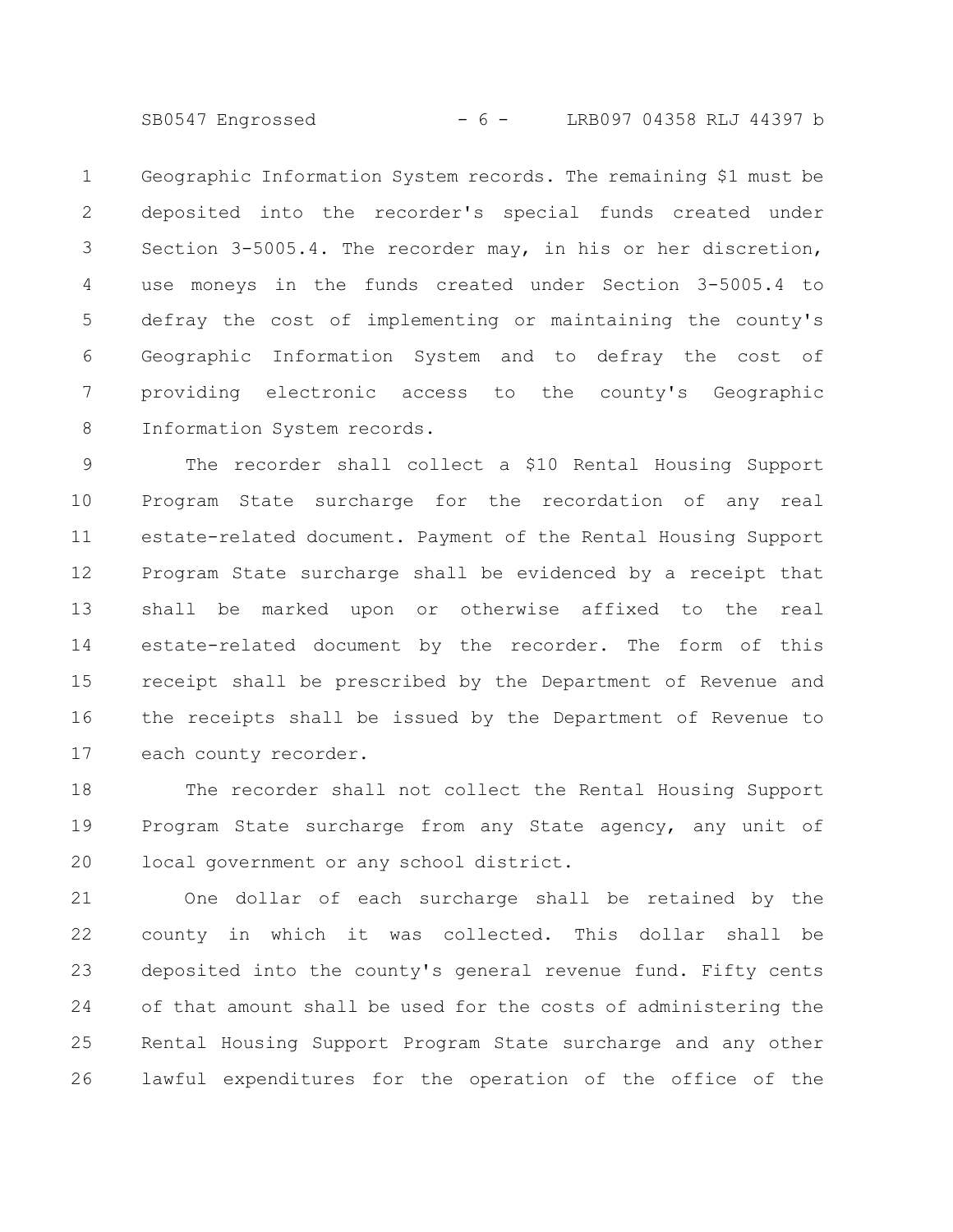SB0547 Engrossed - 7 - LRB097 04358 RLJ 44397 b

recorder and may not be appropriated or expended for any other purpose. The amounts available to the recorder for expenditure from the surcharge shall not offset or reduce any other county appropriations or funding for the office of the recorder. 1 2 3 4

On the 15th day of each month, each county recorder shall report to the Department of Revenue, on a form prescribed by the Department, the number of real estate-related documents recorded for which the Rental Housing Support Program State surcharge was collected. Each recorder shall submit \$9 of each surcharge collected in the preceding month to the Department of Revenue and the Department shall deposit these amounts in the Rental Housing Support Program Fund. Subject to appropriation, amounts in the Fund may be expended only for the purpose of funding and administering the Rental Housing Support Program. 5 6 7 8 9 10 11 12 13 14

For purposes of this Section, "real estate-related document" means that term as it is defined in Section 7 of the Rental Housing Support Program Act. 15 16 17

The foregoing fees allowed by this Section are the maximum fees that may be collected from any officer, agency, department or other instrumentality of the State. The county board may, however, by ordinance, increase the fees allowed by this Section and collect such increased fees from all persons and entities other than officers, agencies, departments and other instrumentalities of the State if the increase is justified by an acceptable cost study showing that the fees allowed by this Section are not sufficient to cover the cost of providing the 18 19 20 21 22 23 24 25 26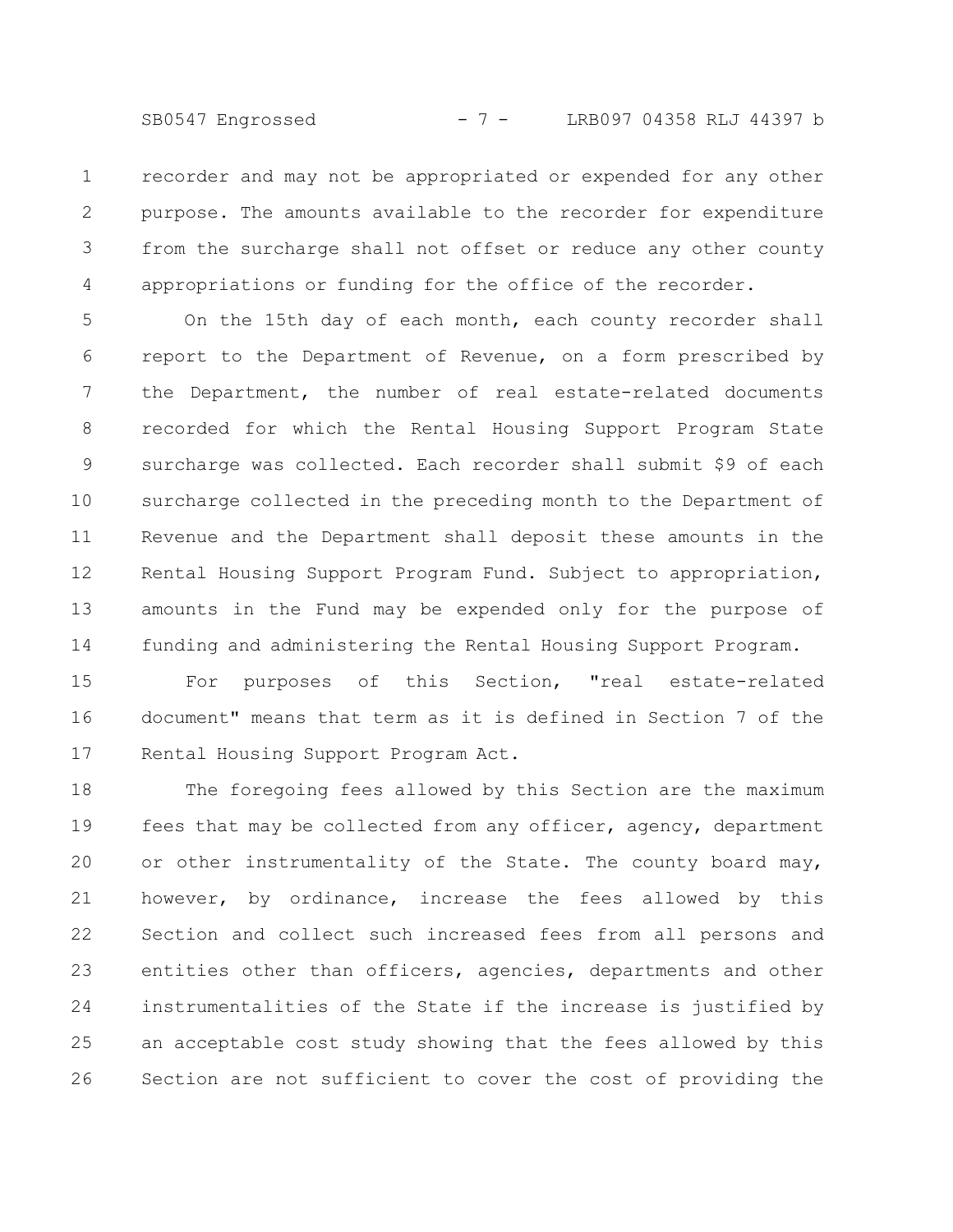SB0547 Engrossed - 8 - LRB097 04358 RLJ 44397 b

service. Regardless of any other provision in this Section, the maximum fee that may be collected from the Department of Revenue for filing or indexing a lien, certificate of lien release or subordination, or any other type of notice or other documentation affecting or concerning a lien is \$5. Regardless of any other provision in this Section, the maximum fee that may be collected from the Department of Revenue for indexing each additional name in excess of one for any lien, certificate of lien release or subordination, or any other type of notice or other documentation affecting or concerning a lien is \$1. 1 2 3 4 5 6 7 8 9 10

A statement of the costs of providing each service, program and activity shall be prepared by the county board. All supporting documents shall be public record and subject to public examination and audit. All direct and indirect costs, as defined in the United States Office of Management and Budget Circular A-87, may be included in the determination of the costs of each service, program and activity. 11 12 13 14 15 16 17

(Source: P.A. 96-1356, eff. 7-28-10.) 18

Section 10. The Tuberculosis Sanitarium District Act is amended by changing Section 5.4 as follows: 19 20

(70 ILCS 920/5.4) 21

Sec. 5.4. Dissolution of Suburban Cook County Tuberculosis Sanitarium District; disposition of land and real estate; continuation of District levy. 22 23 24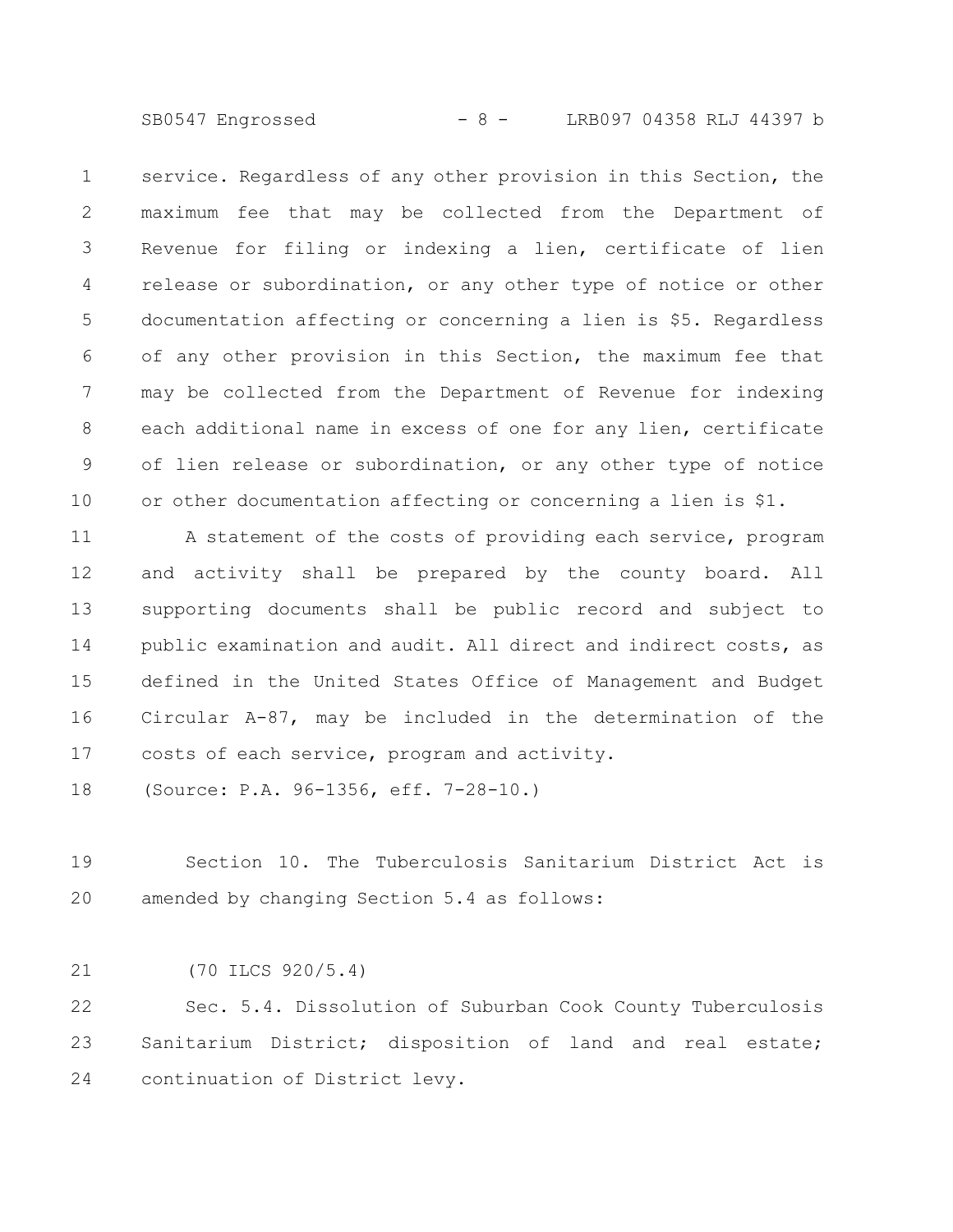SB0547 Engrossed - 9 - LRB097 04358 RLJ 44397 b

(a) Notwithstanding any provision of law to the contrary, the Suburban Cook County Tuberculosis Sanitarium District is dissolved by operation of law one year after the effective date of this amendatory Act of the 94th General Assembly. 1 2 3 4

(b) On or before the day 2 months after the effective date of this amendatory Act of the 94th General Assembly, the Board of Directors shall forward to the Cook County Department of Public Health all transition plans relating to the consolidation of all of the existing programs, personnel, and infrastructure of the District into the Cook County Bureau of Health Services to be administered by the Cook County Department of Public Health. Beginning on the effective date of this amendatory Act of the 94th General Assembly, the District shall not make any enhancements to pensions. 5 6 7 8 9 10 11 12 13 14

(c) Upon dissolution of the District: (i) all assets and liabilities of the Suburban Cook County Tuberculosis Sanitarium District dissolved under this amendatory Act of the 94th General Assembly shall be transferred to the Cook County Board and the monetary assets shall be deposited into a special purpose fund for the prevention, care, treatment, and control of tuberculosis and other communicable diseases in or associated with suburban Cook County; (ii) the Cook County Department of Public Health shall assume all responsibility for the prevention, care, treatment, and control of tuberculosis within the area of the Suburban Cook County Tuberculosis Sanitarium District dissolved under this amendatory Act of the 15 16 17 18 19 20 21 22 23 24 25 26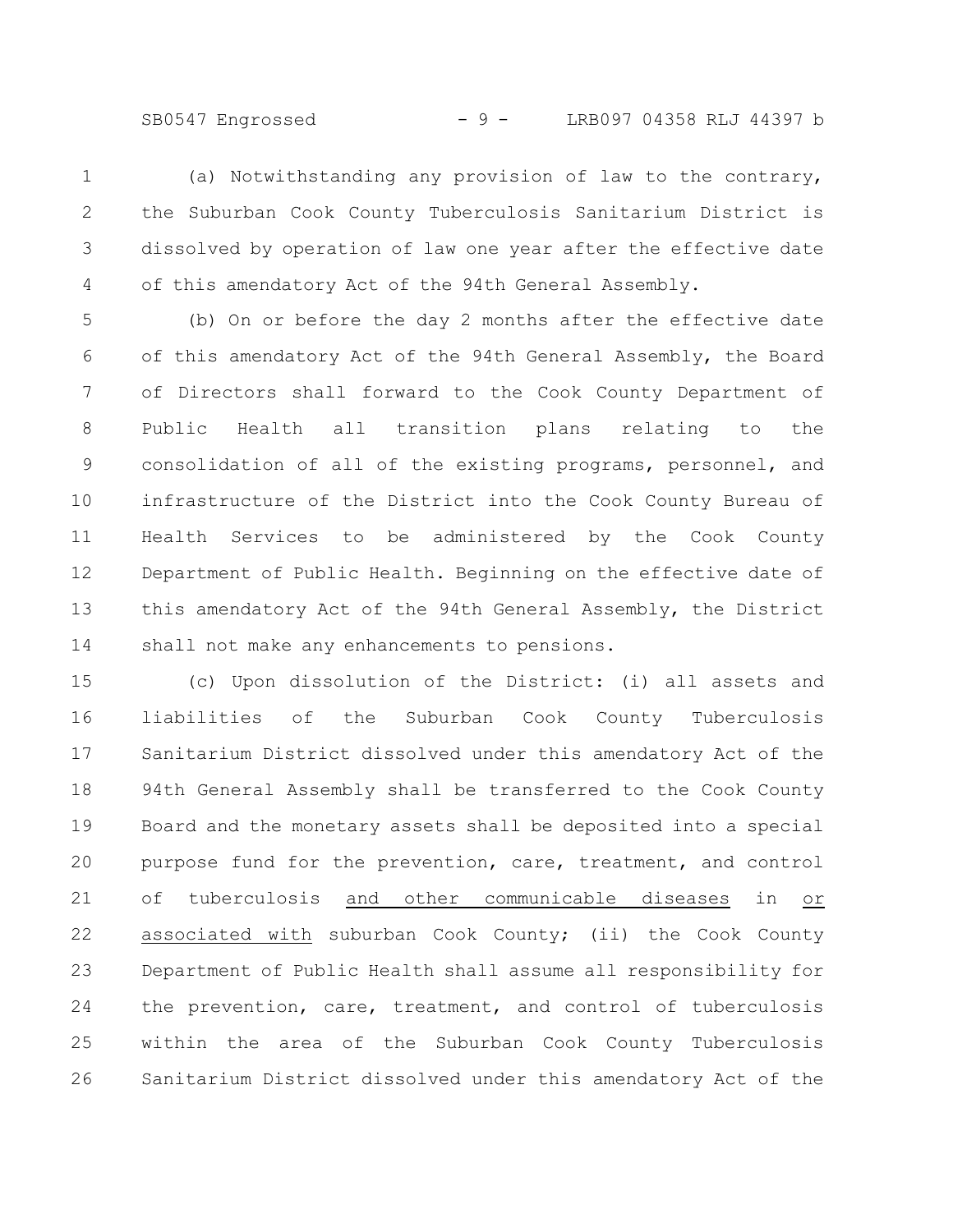SB0547 Engrossed - 10 - LRB097 04358 RLJ 44397 b

94th General Assembly, including the provision of tuberculosis care and treatment for units of local government with State-certified local public health departments; and (iii) employees of the Suburban Cook County Tuberculosis Sanitarium District become employees of Cook County. 1 2 3 4 5

(d) The Cook County Board may transfer to the Cook County Forest Preserve District appropriate unimproved real estate owned by the Suburban Cook County Tuberculosis Sanitarium District at the time of its dissolution. After the dissolution of the District, any land owned by the District at the time of its dissolution remains subject to any leases and encumbrances that existed upon the dissolution of the District and, if the land is subject to a lease, the land may not be taken by any unit of government during the term of the lease. 6 7 8 9 10 11 12 13 14

(e) Upon the dissolution of the Suburban Cook County Tuberculosis Sanitarium District, any levy imposed by the dissolved District is abolished. In accordance with subsection (b) of Section 12 of the State Revenue Sharing Act, the tax base of the dissolved Suburban Cook County Tuberculosis Sanitarium District shall be added to the tax base of Cook County. 15 16 17 18 19 20 21

(Source: P.A. 94-1050, eff. 7-24-06.) 22

Section 15. The Animal Control Act is amended by changing Section 7 as follows: 23 24